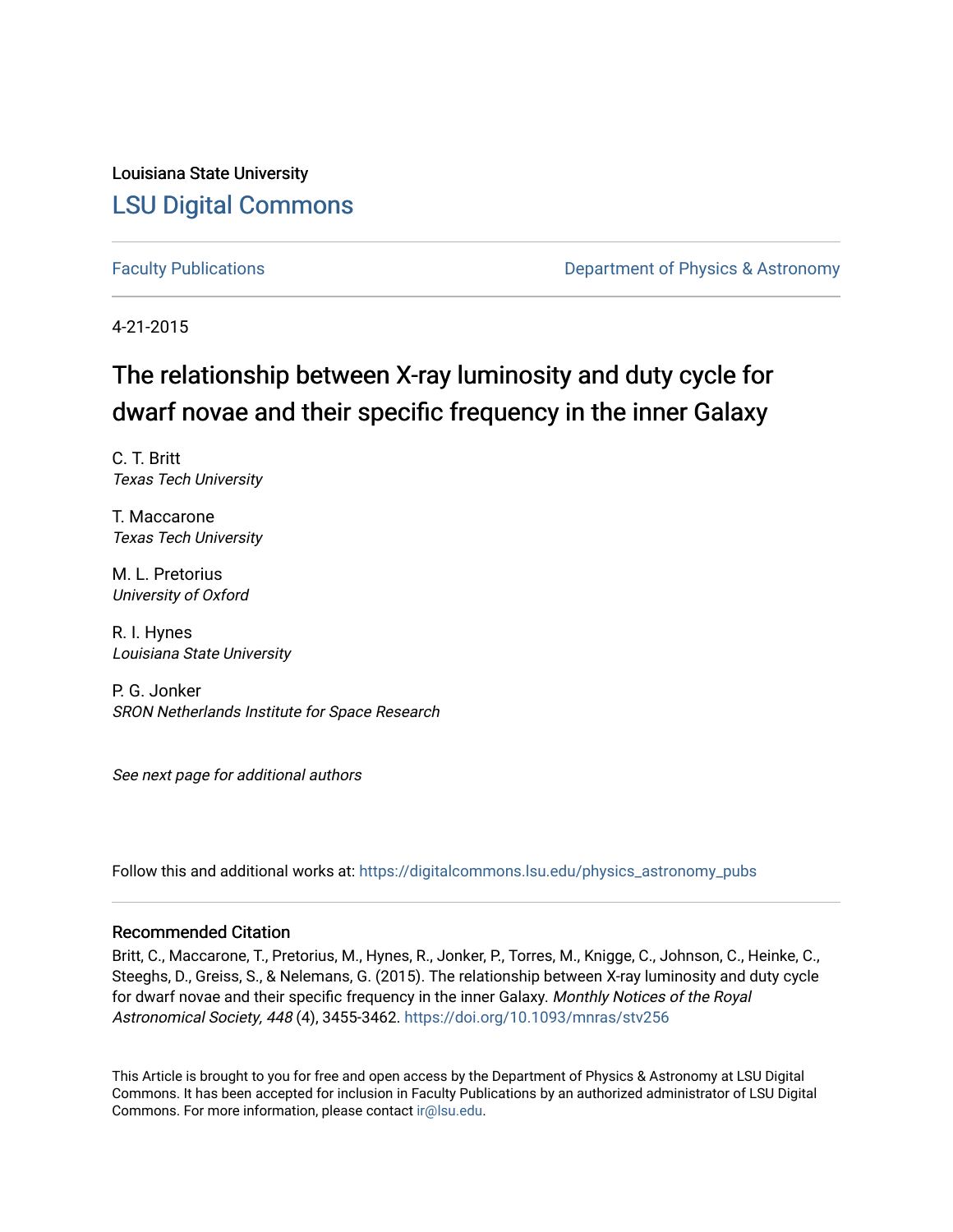## Authors

C. T. Britt, T. Maccarone, M. L. Pretorius, R. I. Hynes, P. G. Jonker, M. A.P. Torres, C. Knigge, C. O. Johnson,

C. B. Heinke, D. Steeghs, S. Greiss, and G. Nelemans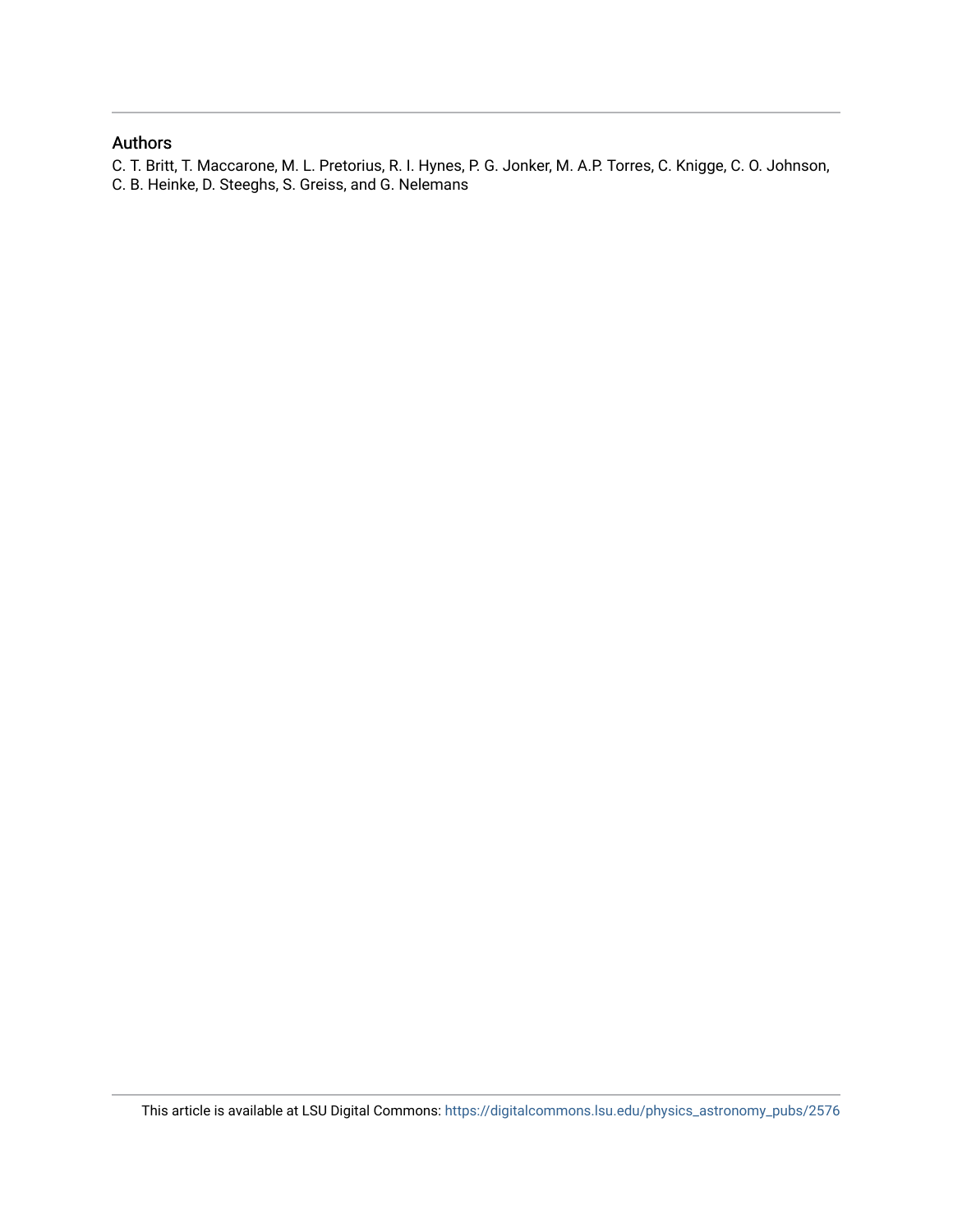## **The relationship between X-ray luminosity and duty cycle for dwarf novae and their specific frequency in the inner Galaxy**

C. T. Britt,  $1\star$  $1\star$  T. Maccarone, <sup>1</sup> M. L. Pretorius, <sup>[2](#page-2-2)</sup> R. I. Hynes, <sup>[3](#page-2-3)</sup> P. G. Jonker, <sup>4,[5,](#page-2-5)[6](#page-2-6)</sup> M. A. P. Torres,  $4.5$  $4.5$  C. Knigge,  $7$  C. O. Johnson,  $3$  C. B. Heinke,  $8.9$  $8.9$  D. Steeghs,  $10$ S. Greiss<sup>10</sup> and G. Nelemans<sup>5</sup>

<span id="page-2-0"></span><sup>1</sup>*Department of Physics, Texas Tech University, Box 41051, Science Building, Lubbock, TX 79409-1051, USA*

<span id="page-2-2"></span><sup>2</sup>*Department of Physics, Oxford University, Denys Wilkinson Building, Keble Road, Oxford OX1 3RH, UK*

<span id="page-2-3"></span><sup>3</sup>*Department of Physics and Astronomy, Louisiana State University, Baton Rouge, LA 70803-4001, USA*

<span id="page-2-4"></span><sup>4</sup>*SRON, Netherlands Institute for Space Research, Sorbonnelaan 2, NL-3584 CA Utrecht, the Netherlands*

<span id="page-2-5"></span><sup>5</sup>*Department of Astrophysics, IMAPP, Radboud University Nijmegen, Heyendaalseweg 135, NL-6525 AJ Nijmegen, the Netherlands*

<span id="page-2-6"></span><sup>6</sup>*Harvard–Smithsonian Center for Astrophysics, 60 Garden Street, Cambridge, MA 02138, USA*

<span id="page-2-7"></span><sup>7</sup>*School of Physics and Astronomy, University of Southampton, Hampshire SO17 1BJ, UK*

<span id="page-2-8"></span><sup>8</sup>*Physics Department, University of Alberta, CCIS 4-183, Edmonton, AB T6G 2E1, Canada*

<span id="page-2-9"></span><sup>9</sup>*Max-Planck-Institute fur Radioastronomie, Auf dem H ¨ ugel 69, D-53121 Bonn, Germany ¨*

<span id="page-2-10"></span><sup>10</sup>*Astronomy and Astrophysics, Department of Physics, University of Warwick, Coventry CV4 7AL, UK*

Accepted 2015 February 4. Received 2015 February 3; in original form 2014 December 15

### **ABSTRACT**

We measure the duty cycles for an existing sample of well-observed, nearby dwarf novae (DNe) using data from American Association of Variable Star Observers, and present a quantitative empirical relation between the duty cycle of DNe outbursts and the X-ray luminosity of the system in quiescence. We have found that  $log DC = 0.63(\pm 0.21) \times (log L_X(erg s^{-1}) 31.3$ ) − 0.95( $\pm$ 0.1), where DC stands for duty cycle. We note that there is intrinsic scatter in this relation greater than what is expected from purely statistical errors. Using the DN X-ray luminosity functions from Pretorius & Knigge and Byckling et al., we compare this relation to the number of DNe in the Galactic Bulge Survey which were identified through optical outbursts during an 8-d-long monitoring campaign. We find a specific frequency of Xray-bright ( $L_X \gtrsim 10^{31}$  erg s<sup>-1</sup>) cataclysmic variables (CVs) undergoing DNe outbursts in the direction of the Galactic bulge of 6.6  $\pm$  4.7  $\times$  10<sup>-5</sup> M<sup>-1</sup><sub>O</sub>. Such a specific frequency would give a solar neighbourhood space density of long-period CVs of  $\rho = 5.6 \pm 3.9 \times 10^{-6}$  pc<sup>-3</sup>. We advocate the use of specific frequency in future work, given that projects like Large Synoptic Survey Telescope will detect DNe well outside the distance range over which  $\rho \approx$  const.

**Key words:** accretion, accretion discs – stars: dwarf novae – novae, cataclysmic variables.

## **1 INTRODUCTION**

Cataclysmic variables (CVs) are binary star systems in which a white dwarf (WD) primary accretes material from a low-mass secondary star through Roche lobe overflow. In the absence of strong magnetic fields of the WD, the infalling material forms an accretion disc, through which angular momentum can be transferred between particles allowing accretion on to the surface of the WD.

The material in the disc heats as it builds up, eventually reaching the ionization temperature of hydrogen. At this point, the gas in the disc becomes much more viscous (Smak [1999;](#page-9-0) Lasota [2001\)](#page-9-1). The heat energy from the increase in viscosity causes a heating wave to propagate through the disc, ionizing the remainder of it. Mass

then passes through the high-viscosity disc at a much higher rate, dumping material on to the WD. A sudden brightening of several magnitudes and subsequent decline to the original brightness is observed over the course of days to weeks (Smak [1971;](#page-9-2) Warner & Nather [1971\)](#page-9-3). These dwarf novae (DNe) occur with a frequency tied to the recent mass accretion rate  $M_1$  and mass transfer rate  $M_2$  of the system, as the disc must refill in between outbursts. High-mass transfer rate CVs (nova-like objects) do not undergo DNe as the discs are constantly above the ionization temperature of hydrogen. Low mass transfer rate objects such as WZ Sge may go decades between recurrences of DN outbursts.

The mass accretion rate in CVs is also known to be tied to Xray luminosity up to a critical rate at which point the boundary layer (BL) on the surface of the WD becomes opaque to X-rays (Patterson & Raymond [1985;](#page-9-4) Wheatley, Mauche & Mattei [2000;](#page-9-5) Baskill, Wheatley & Osborne [2001\)](#page-8-0). Indeed, the X-ray emission

<span id="page-2-1"></span>E-mail: [christopher.britt@ttu.edu](mailto:christopher.britt@ttu.edu)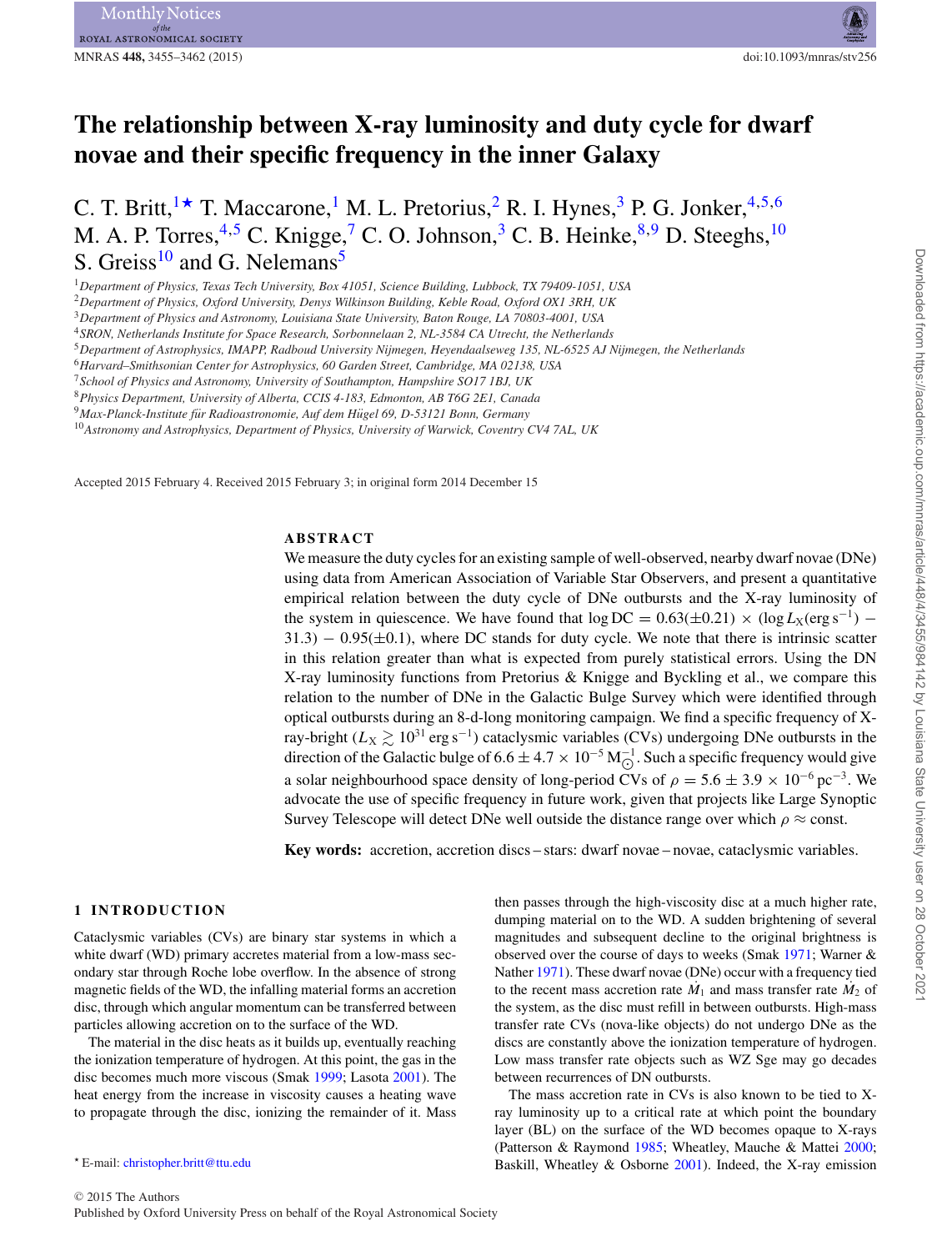during a DN outburst can rise at the start of the outburst as for SS Cyg until the BL becomes opaque at which point the X-rays are quenched. Some DNe never reach this critical accretion rate and the X-ray emission remains unquenched through the duration of the outburst (e.g. U Gem; Swank et al. [1978\)](#page-9-6).

The empirical population of CVs can constrain evolution models; a crucial measurement to make with this end in mind is the space density of CVs,  $\rho$ . Models of binary evolution predict space densities ranging over an order of magnitude or more, from  $10^{-5}$ to 10−<sup>4</sup> pc−<sup>3</sup> (de Kool [1992;](#page-8-1) Kolb [1993;](#page-9-7) Politano [1996\)](#page-9-8). Observational campaigns, largely using X-ray-selected samples, have made estimates of the CV space density converging on  $0.5-1 \times 10^{-5}$  pc<sup>-3</sup> (Patterson [1998;](#page-9-9) Schreiber & Gänsicke [2003;](#page-9-10) Aungwerojwit et al. [2006;](#page-8-2) Pretorius et al. [2007;](#page-9-11) Rogel, Cohn & Lugger [2008;](#page-9-12) Pretorius & Knigge [2012\)](#page-9-13). The space density found in Pretorius & Knigge [\(2012\)](#page-9-13) for long-period CVs was  $2.1_{-1.3}^{+3.5} \times 10^{-6}$  pc<sup>-3</sup> which assumed that all systems with unknown periods had periods below the period gap. Studies of the space density of CVs have focused on the solar neighbourhood, for the simple and expedient reason that a complete census of faint CVs will be impossible to acquire at large distances. The outlier among estimates of space density from observational campaigns, finding a much smaller space density for the DN population (<5  $\times$  10<sup>-7</sup> pc<sup>-3</sup>), used the Optical Gravitational Lensing Experiment (OGLE) survey towards the Galactic bulge to find DN outbursts (Cieslinski et al. [2003\)](#page-8-3). This estimate was based on identifying distant DN outbursts as part of a larger wide-field survey as is this work, where Cieslinski et al. [\(2003\)](#page-8-3) uses the OGLE-II survey and this work is based on the *Chandra* Galactic Bulge Survey (GBS).

The GBS is an X-ray survey between  $-3° < l < 3°$  and  $1°$  < |b| < 2° with shallow coverage of 2 ks (Jonker et al. [2011,](#page-9-14) [2014\)](#page-9-15). The primary goal of the GBS is to conduct a census of lowmass X-ray binaries in quiescence (qLMXB), in order to constrain models of binary evolution and to identify new systems for which mass determinations are possible, including eclipsing systems. Towards the goal of classifying each X-ray source in the GBS, multiwavelength photometric and spectroscopic follow-up campaigns have been undertaken. Some of these focus on classifying new interesting sources with detailed follow-up, such as new CVs (Britt et al. [2013;](#page-8-4) Ratti et al. [2013\)](#page-9-16), a possible new black hole binary (Britt et al. [2013\)](#page-8-4), a slowly pulsating B star with a WD or coronally active G-type companion (Johnson et al. [2014\)](#page-9-17), and a likely carbon star symbiotic binary (Hynes et al. [2014\)](#page-8-5). In terms of more comprehensive follow-up, Britt et al. [\(2014\)](#page-8-6) focus on variable optical counterparts to GBS sources including the identification of DNe in outburst; Greiss et al. [\(2014\)](#page-8-7) identify the infrared counterparts; Hynes et al. [\(2012\)](#page-8-8) cross match GBS sources with bright star catalogues such as *Tycho* and ASAS; Maccarone et al. [\(2012\)](#page-9-18) cross match GBS sources with existing catalogues of radio sources; Torres et al. [\(2014\)](#page-9-19) and Wu et al. [\(2015\)](#page-9-20) provide optical spectroscopy of stars with an Hα excess near GBS sources. The initial X-ray survey, which covered 3/4 of the planned survey area, discovered 1216 unique X-ray sources with three or more detected photons in a 2 ks observation. The X-ray observations were kept intentionally shallow in order to keep the number of active stars and CVs in the survey low while still reaching the bulge for neutron star and long-period black hole qLMXBs. As a result, the non-magnetic CVs in the GBS are generally closer than bulge distance. For example, the X-ray bright system Z Cam would be detected up to ∼4500 pc away.

Our use of an optical variability survey as part of the GBS to constrain the space density of CVs in the direction of the Galactic bulge mirrors in some ways that undertaken with the OGLE-II cat-

alogue in Cieslinski et al. [\(2003\)](#page-8-3). Our survey differs in several key respects. First, our analysis takes into account the likelihood of detecting DNe with recurrence times much longer than the baseline of observations. Not allowing for DNe with recurrence periods longer than the OGLE time baseline is the likely reason why Cieslinski et al. [\(2003\)](#page-8-3) obtained a final DN space density much lower than that obtained by other methods, or that we find in this paper. Secondly, the limiting magnitude in our survey is slightly deeper than that of OGLE-II,  $r' = 23$  versus  $I = 22$ , though this is equalized by reddening. Thirdly, our baseline of observations is dramatically shorter than in OGLE-II, with an 8 d baseline compared to OGLE-II's four years of observations, though both are shorter than the recurrence time of many CVs undergoing DN outbursts and are therefore far from complete samples. Fourthly, our optically surveyed area is currently somewhat smaller,  $9 \text{ deg}^2$  (Britt et al. [2014\)](#page-8-6) instead of OGLE-II's 12. Lastly, our optical detections of DNe, at the present time, are premised on an X-ray detection of the same CV. Recent progress in determining the X-ray luminosity function of CVs combined with a more complete sample of well observed, nearby DNe allows our sample to be leveraged in ways that were not available at the time of OGLE-II as well. Cieslinski et al. [\(2003\)](#page-8-3) place an upper limit on the space density of CVs towards the Bulge of  $5 \times 10^{-7}$  pc<sup>-3</sup>. In this work, we reconcile recent estimates of the X-ray-selected CV space density with an optical-outburst-selected DN space density.

#### 2 DUTY CYCLE VERSUS X-RAY LUMINOSITY

#### **2.1 Sample selection and measurements for duty cycle versus luminosity relation**

As a basis for determining the relationship between X-ray luminosities of CVs and other key properties, we use the survey of DN within  $\sim$ 200 pc in Byckling et al. [\(2010\)](#page-8-9). This sample, although small (13 CVs), includes only objects with accurate distance measurements from trigonometric parallax. Byckling et al. [\(2010\)](#page-8-9) demonstrate that this sample is likely suffering from selection effects against low luminosities ( $L_X < 3 \times 10^{30}$  erg s<sup>-1</sup> in the [2–10] keV band) and duty cycles. We therefore limit our fit to the CVs with an X-ray luminosity above this cutoff. This sample is not distance complete, as it is limited to sources with parallax measurements which were mostly done by the same group with Northern hemisphere telescopes (Thorstensen [2003;](#page-9-21) Harrison et al. [2004;](#page-8-10) Thorstensen, Lépine & Shara  $2008$ ). As an exercise, we have fit the entire sample as well and find the resulting relation to be consistent with the more narrowly defined sample.

Since the publication of Byckling et al. [\(2010\)](#page-8-9), the distance to SS Cyg has been revised downwards by the improved parallax measure in Miller-Jones et al. [\(2013\)](#page-9-23), from  $159 \pm 12$  to  $114 \pm 2$  pc. This results in a drop in the X-ray luminosity by a factor of about 2 compared to the value listed in Byckling et al. [\(2010\)](#page-8-9).

Each of these CVs is well observed, with decades of publicly available data in multiple surveys. Where available, we use published values of duty cycles extant in the literature. For other objects, we use American Association of Variable Star Observers (AAVSO) data in all available filters to measure the duty cycle of each CV in this sample, with results shown in Table [1.](#page-4-0) The AAVSO data are generally accurate to within 0.2 mag for individual observations (Henden [2014\)](#page-8-11) and is much better for many simultaneous observations. We define the duty cycle as the number of days during which the source is in outburst divided by the total baseline of observations. We define outburst as an event reaching at least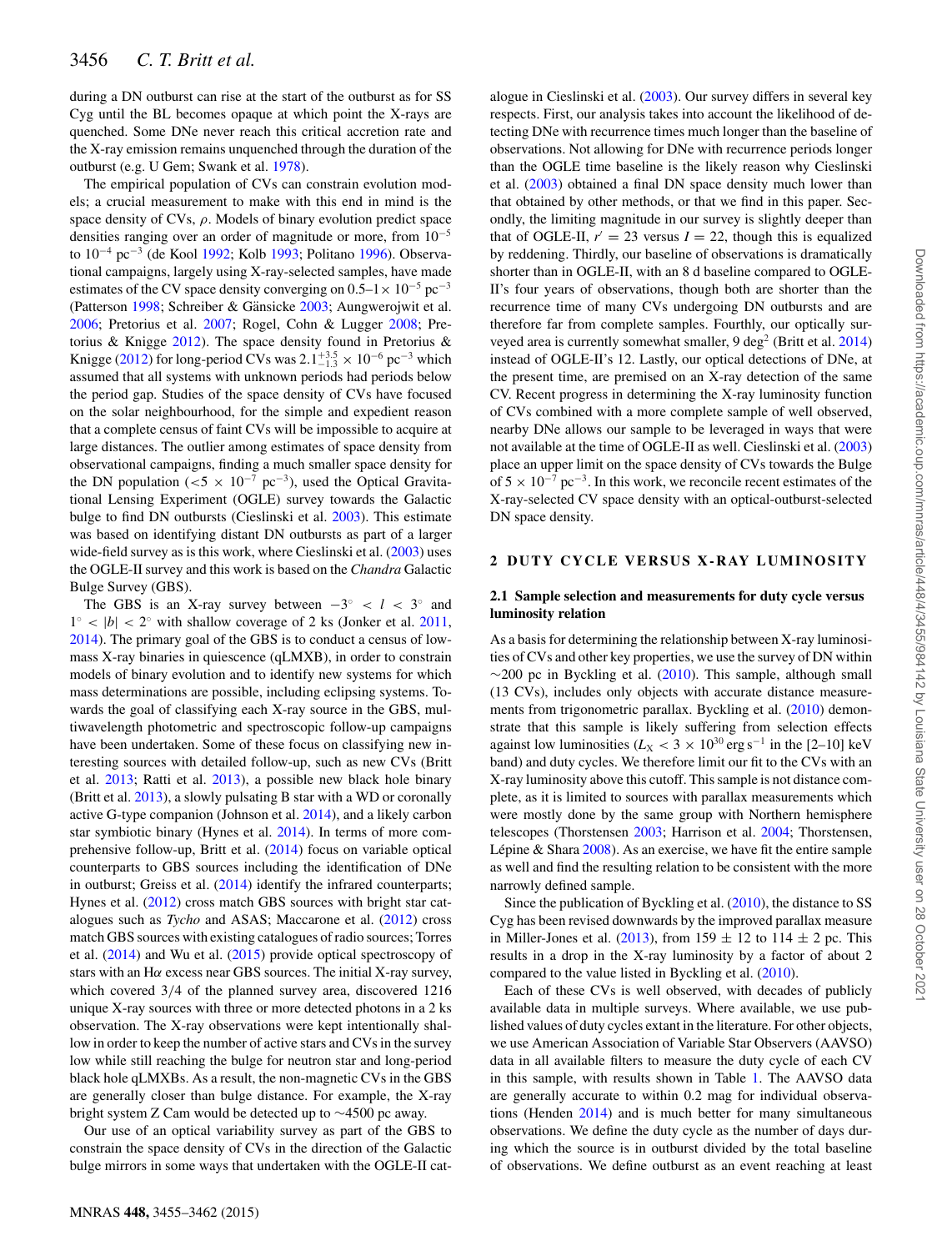<span id="page-4-0"></span>**Table 1.** The measured duty cycles and extant X-ray luminosities for nearby DNe. To fit a relation between duty cycle and X-ray luminosity, we use only those DN with  $L_X > 3 \times 10^{30}$  erg s<sup>-1</sup>.

| System            | $\log L_X$ [2–10 keV]<br>$(\text{erg}\,\text{s}^{-1})$ | log duty cycle    | $P_{\rm orb}$<br>(h) | References <sup>a</sup> |
|-------------------|--------------------------------------------------------|-------------------|----------------------|-------------------------|
| BZ Uma            | $31.17 \pm 0.23$                                       | $-1.39 \pm 0.08$  | 1.63                 |                         |
| HT Cas            | $30.79 \pm 0.21$                                       | $-1.85 \pm 0.12$  | 1.77                 |                         |
| SS Aur            | $30.982 \pm 0.095$                                     | $-0.61 \pm 0.07$  | 4.39                 |                         |
| SW Uma            | $30.69 \pm 0.15$                                       | $-1.10 \pm 0.14$  | 1.36                 |                         |
| U Gem             | $30.919 \pm 0.053$                                     | $-0.90 \pm 0.02$  | 4.25                 |                         |
| T Leo             | $30.81 \pm 0.13$                                       | $-1.17 + 0.16$    | 1.42                 |                         |
| V893 Sco          | $31.70 \pm 0.31$                                       | $-0.74 \pm 0.12$  | 1.82                 |                         |
| SS Cyg            | $31.888 \pm 0.066^b$                                   | $-0.53 \pm 0.07$  | 6.603                | 2,3                     |
| Z Cam             | $31.79 \pm 0.33$                                       | $-0.38 \pm 0.05$  | 6.98                 | $\overline{4}$          |
| GW Lib            | $28.7 \pm 0.44$                                        | $-2.34 + 0.19$    | 1.28                 | 1,5                     |
| WZ Sge            | $29.85 \pm 0.12$                                       | $-1.85 \pm 0.09$  | 1.36                 | 1                       |
| VY Agr            | $30.11 \pm 0.21$                                       | $-2.17 \pm 0.13$  | 1.51                 |                         |
| <b>ASAS J0025</b> | $30.20 \pm 0.42$                                       | $<-1.92 \pm 0.15$ | 1.37                 | 1,6                     |

*Notes. <sup>a</sup>*References: (1) Henden [\(2014\)](#page-8-11) (2) Hamilton et al. [\(2007\)](#page-8-12) (3) Miller-Jones et al. [\(2013\)](#page-9-23)

(4) Oppenheimer, Kenyon & Mattei [\(1998\)](#page-9-24) (5) Maza & Gonzalez [\(1983\)](#page-9-25) (6) Pojmanski [\(1997\)](#page-9-26).

*<sup>b</sup>*X-ray luminosities come from Byckling et al. [\(2010\)](#page-8-9) in all cases but SS Cyg where we use a revised distance based on radio parallax.

2 mag greater than the quiescent magnitude beginning and ending when the object returns to 0.2 mag above the quiescent level prior to outburst. We do not include the standstills in Z Cam's high state as being in outburst; we consider only those times when Z Cam is in the low state and undergoing DN outbursts. We only include times at which the sources are visible and being observed consistently enough to be sure that no outbursts have been missed. Light curves of the data ranges used to measure duty cycle are presented in Fig. [1.](#page-5-0)

#### **2.2 Fitting methods**

Fitting a relation between the X-ray luminosities in the sample from Byckling et al. [\(2010\)](#page-8-9) and the corresponding duty cycles is complicated by the presence of intrinsic scatter around the relation that is not represented by the statistical errors. Methods for dealing with these difficulties along with their strengths and shortcomings are discussed in Tremaine et al. [\(2002\)](#page-9-27) and Kelly [\(2007\)](#page-9-28). To account for the intrinsic scatter of the data, we add a systematic uncertainty to all duty cycle measurements that is calculated such that  $\chi^2/\nu = 1$ for the initial fit by using the MPFITEXY routine (Williams, Bureau & Cappellari [2010\)](#page-9-29) in the MPFIT package (Markwardt [2009\)](#page-9-30). Without using this intrinsic scatter,  $\chi^2/\nu = 15$  on the final best fit, which is a decidedly poor fit. Because the errors in the measurement of X-ray luminosity are somewhat asymmetric, we symmetrize them in log space. The changes in the errors this causes are of the order of 10 per cent. We use a bootstrapping method to estimate the errors in the fit of the full data set, as the distribution of the bootstrapped fit results matches the error distribution of the best fit (Press et al. [2007\)](#page-9-31). For the bootstrapped fits without including an intrinsic scatter term,  $\chi^2/\nu = 11.8 \pm 8.4$ , still well above the expected range of  $\chi^2/\nu =$  $1 \pm \sqrt{2/\nu}$ . In the bootstrapping analysis, the intrinsic scatter in the log of the duty cycle is on average  $\sigma_{\text{int}} = 0.31 \pm 0.12$ , which gives  $\chi^2/\nu = 1.20$ , which is within  $\chi^2/\nu = 1 \pm \sqrt{2/\nu}$  for  $\nu = 7$ .

In order to estimate the errors in the relation, we fit the bootstrapped distribution of fits with a Gaussian and use the width of the Gaussian to estimate the error. The slope and intercept have been fit together in each iteration, with the intercept set to near the middle of the data to remove correlation between the intercept and the slope during the fitting.

The resulting best fit is

 $\log \text{DC} = 0.63 \pm 0.21 \times (\log L_X(\text{erg s}^{-1}) - 31.3) - 0.95(\pm 0.1),$ 

shown in Fig. [2.](#page-5-1) Fitting all of the DN in the Byckling et al. [\(2010\)](#page-8-9) sample gives a relation that is consistent with the one above, but which may be subject to selection effects against low duty cycle DN with  $L_X < 3 \times 10^{30}$  erg s<sup>-1</sup>, and is given by

 $\log \text{DC} = 0.65 \pm 0.08 \times (\log L_X (\text{erg s}^{-1}) - 30.5) - 1.50 \pm 0.14.$ 

This relation is unaffected by the inclusion or removal of ASAS J002511+1217.2 (ASAS J0025 henceforth), which has only one observed outburst, in the sample. The fits are shown in Fig. [3.](#page-5-2)

#### **3 THE GBS SAMPLE OF DNE**

In the search for variability in candidate optical counterparts for the northern 3/4 of the GBS survey area, described in detail in Britt et al. [\(2014\)](#page-8-6), eight X-ray sources were observed to undergo a DN outburst. Of these eight, only the brightest (CX18) has so far been the target of both follow-up spectroscopic observations and optical monitoring, where it was observed to undergo a subsequent DN outburst and to have an optical spectrum confirming that it is a nonmagnetic CV (Britt et al. [2013\)](#page-8-4). Two others, CX39 and CX87, have been targeted for spectroscopic follow-up which confirms their CV nature (Torres et al. [2014\)](#page-9-19). The remaining five DNe (CX: 81, 298, 426, 476, 860) have X-ray, infrared and optical colours and flux ratios consistent, where available, with CVs undergoing DN outbursts in addition to the presence of a rise or decline of >1 mag over a few days. Half of the observed DN occur in the brightest 100 X-ray sources out of the 1216 source survey population. The variability survey in Britt et al. [\(2014\)](#page-8-6) only examines stars coincident with X-ray positions in the GBS catalogue; the data exis[t](#page-5-0) to study all objects in the field, but the full analysis is computationally intensive and beyond the scope of this paper. The X-ray detections for the GBS cover the energy range [0.5–10] keV, and include detections which have at least three photons.

The optical observations were made with the Mosaic-II instrument on the Blanco 4-m telescope at CTIO in 2012 July. A description of the data reduction and photometry methods is given in Britt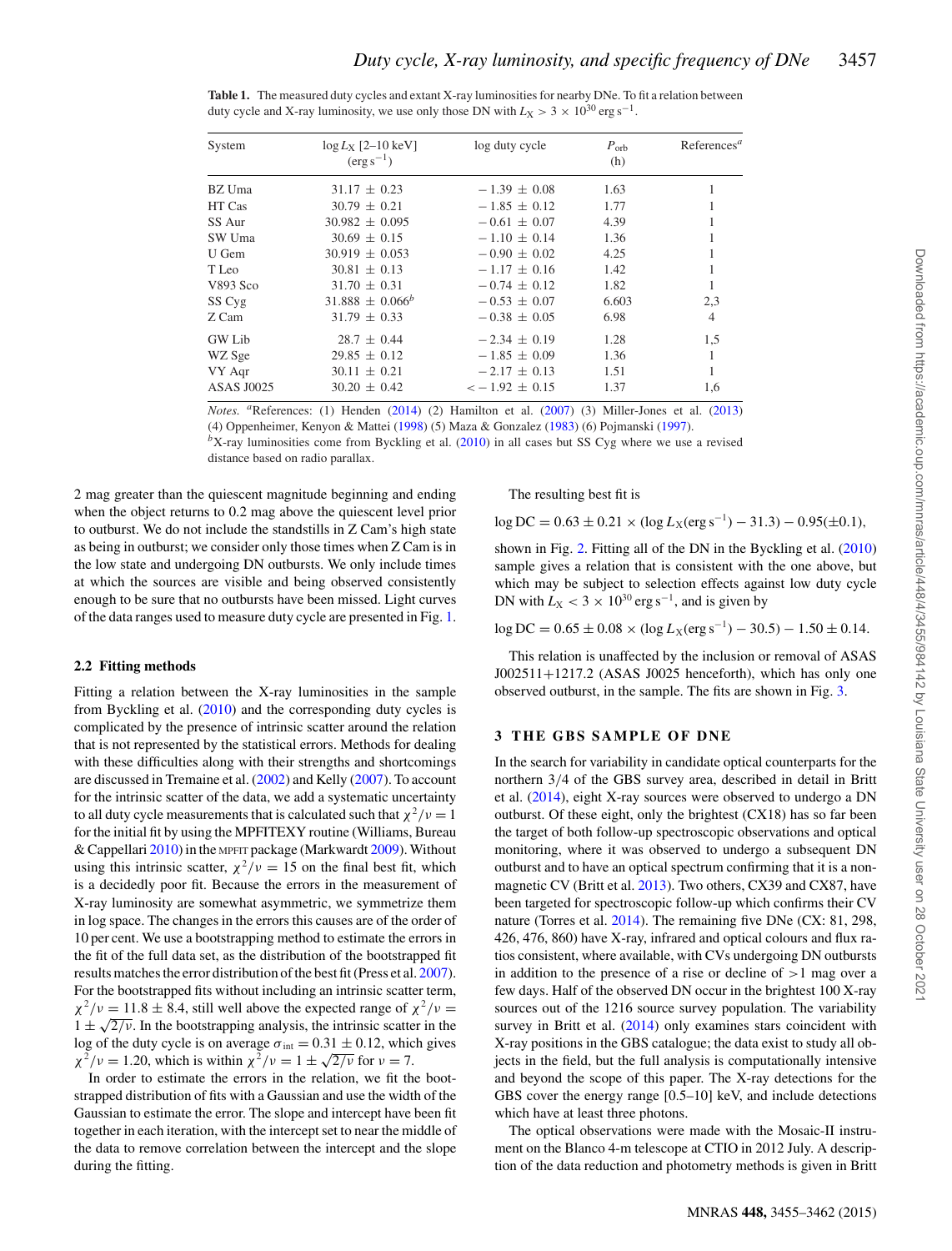<span id="page-5-0"></span>

**Figure 1.** AAVSO light curves for DNe with parallax measurements within 200 pc. Here, we include only those sources with  $L_X > 3 \times 10^{30}$  erg s<sup>-1</sup> to avoid biases due to data incompletenesses at low *L*<sub>X</sub>. Light curves for SS Cyg, U Gem and Z Cam have been binned to 1 d averages for clarity.

<span id="page-5-1"></span>

**Figure 2.** The best fit for duty cycle as a function of X-ray luminosity is plotted as a solid line. Dotted lines are the  $1\sigma$  errors on this relation.

et al.  $(2014)$ . The observations reach an optical depth of  $r' = 23$ and span an 8 d baseline, which is long enough to notice either the sharp rise or slower decay of a DN outburst.

In addition to the eight objects classified as DN outbursts in Britt et al. [\(2014\)](#page-8-6), there is one additional object, CX982, which could

<span id="page-5-2"></span>

**Figure 3.** The best fit (solid line) and  $1\sigma$  errors (dotted lines) between the duty cycles and X-ray luminosities of the entire sample in Byckling et al. [\(2010\)](#page-8-9). The fit to the entire sample agrees well with the fit to only the X-ray bright sample, but it is likely that there is a strong sampling bias against low duty cycle DN below  $L_X = 3 \times 10^{30}$  erg s<sup>-1</sup>.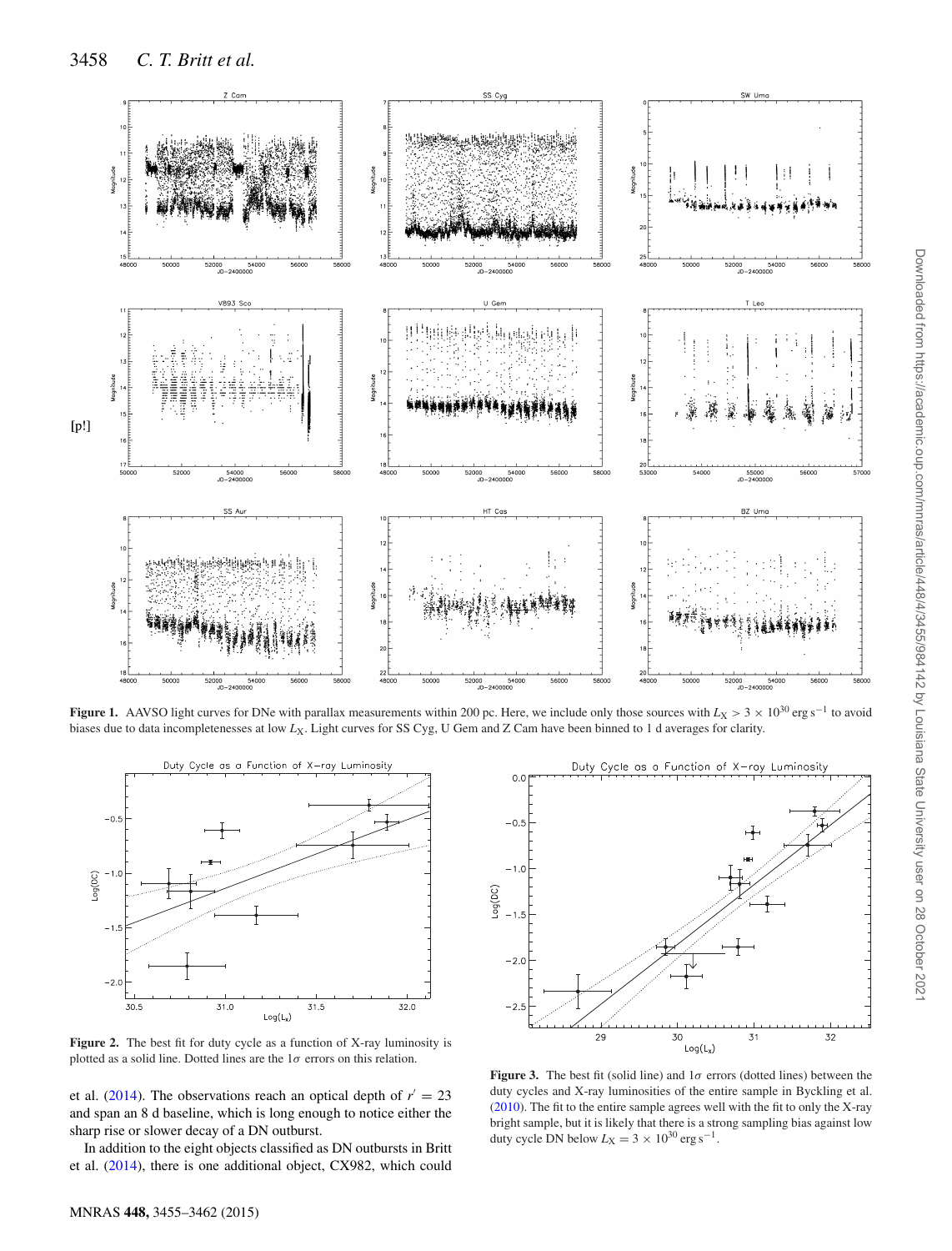be a DN outburst with eclipses of the disc by the donor star during the outburst. It could also be some extreme coronal flaring, so we exclude it from our study here. If follow-up observations reveal that it is indeed a DN, the space density estimated will be too low by ∼12.5 per cent. To account for the chance that this object should be included in the sample, and for the smaller but non-zero chance that one or more of our DNe in the sample are, in fact, not DNe, we include an additional systematic error of 12 per cent in our final estimation of space density.

#### **4 ESTIMATING SPACE DENSITY WITH MONTE CARLO SIMULATIONS**

We can constrain the space density of CVs undergoing DN outbursts in the direction of the Galactic bulge by modelling a CV population which follows the X-ray luminosity function of Pretorius & Knigge [\(2012\)](#page-9-13) and the duty cycle relation outlined above with various space densities, and comparing the resulting population with that seen by the GBS. We make several assumptions in this process.

(i) CVs trace stellar density in the disc, described by an exponential decay in both radius from the centre and height above the plane of the disc. We have considered three possible scalelengths of the disc in our simulations, 2.2, 3.0, 3.8 kpc to account for the continu-ing uncertainty in the details of Galactic structure (Jurić et al. [2008;](#page-9-32) Reylé et al.  $2009$ ). Changes to the scalelength did not impact our results in a significant way. In addition, we have considered a range of scaleheights of the disc. Because the scaleheight assumed had some impact on the results, we make the uncertainty of the true CV distribution a part of the simulation by adding a random component with a variance of 15 pc to a disc scaleheight centred on 120 pc (Pretorius & Knigge [2012\)](#page-9-13). We assumed a distance to the Galactic Centre of 7620 pc (Eisenhauer et al. [2005\)](#page-8-13).

(ii) The peak absolute magnitude of a DN outburst is usually between 3 and 6, depending upon the orbital period and inclination (Warner [1987;](#page-9-34) Patterson [2011\)](#page-9-35). An absolute outburst magnitude of 4.5 equates to an orbital period of 4.3 h using the relation in Patterson [\(2011\)](#page-9-35). We use a Gaussian distribution of absolute magnitudes peaking at 4.5 with a variance of 1.5 mag. To better estimate the effects of different distributions of absolute magnitudes, we reran the simulations with distributions peaking at 5.5 and 3.5 with the same variance. The changes in the detected population of DN outbursts are included in the errors in the final space density and specific frequency estimates.

Because of extinction towards the Bulge, our optical survey would not recover an outburst with  $M_V = 4.5$  past a distance of ≈5400 pc. Using a range of peak magnitudes as described above, we expect  $\approx$ 20 per cent of DNe to be further than this, quickly falling off with almost none as far as 8 kpc. At 5–6 kpc in this longitude, the bulge has started but contributes only ∼15 per cent of the stellar population in this line of sight, though it rises quickly beyond this point. Using models of stellar density from the bulge population compared to the disc population (Pasetto et al. [2012\)](#page-9-36), we find that the effect of including the Bulge in our models will change the number of detected DNe by <10 per cent, much smaller than uncertainties from small number statistics. With a better sample of DNe to work with, it would be worth using a more accurate model of the Milky Way. We have included a 10 per cent additional error in the estimate of specific frequency at the end of the process to address uncertainty from using a simplistic model of the Milky Way.

(iii) The X-ray spectra of CVs are described by a thermal bremsstrahlung model with a characteristic temperature of 15 keV (Mukai et al. [2003\)](#page-9-37). Changing the characteristic temperature of the bremsstrahlung model by, e.g. a factor of 2 up or down makes little difference in the *Chandra* energy band, and thus has little effect on our calculations.

(iv) Extinction is roughly linear with distance (which is certainly not really the case since the lines of sight cross spiral arms, but this is a small source of error compared with the small number statistics), and is calculated assuming the extinction law from Cardelli, Clayton & Mathis [\(1989\)](#page-8-14), the Vista Variables in Via Lactea reddening maps in Gonzalez et al. [\(2012\)](#page-8-15), and the relation  $N_{\text{H}} = 0.58 \times 10^{22} \text{ cm}^{-2} \times E(B-V)$  found in Bohlin, Savage & Drake [\(1978\)](#page-8-16), including the observational errors in the extinction maps which can be large in these regions.

(v) X-ray detections of DNe in the GBS are made outside of outburst. This is clearly not accurate – for a 'worst case scenario', we would expect for CVs in the GBS like SS Cyg, which is ∼10 times brighter briefly at the start and end of a DN outburst and a high duty cycle (see Table [1\)](#page-4-0), that about 1/2 would be detected in outburst due to the larger volume sampled, even though the brighter luminosity lasts only ∼10 per cent of the duty cycle (McGowan, Priedhorsky & Trudolyubov [2004\)](#page-9-38). Similarly, more systems like U Gem would be detected in outburst than in quiescence because the higher X-ray flux lasts throughout the duration of the outbursts. A survey that did not premise the detection of the outburst on an X-ray detection would escape this trouble, which could result in somewhat overestimating the specific frequency of CVs.

First, we throw a randomly generated population of CVs on to the region of the sky covered by the GBS and calculate the X-ray flux and optical magnitude of a DN outburst without correcting for extinction. The X-ray luminosities in Byckling et al. [\(2010\)](#page-8-9) are in a somewhat different energy band than the GBS data. We use WebPimms to correct for this difference using the assumptions about extinction and spectral shape listed above. We similarly correct for the different band used to calculate the X-ray luminosity function from Pretorius & Knigge [\(2012\)](#page-9-13). If the flux values are above the GBS detection limits, we calculate the duty cycle based on the X-ray luminosity relation above, including the intrinsic scatter around this relation seen in the nine DNe used for the fit. At ever[y](#page-7-0) point that a relation is invoked, the uncertainty is included as a Gaussian random number with a variance equal to the uncertainty in the relation. We then randomly place an observation at some point in the outburst cycle, and if the observation overlaps with a DN outburst, the DN is provisionally detected. At this point, we look up reddening values for the line of sight each provisionally detected DN is on and calculate extinction in both optical and Xray, including the observational error in the extinction measures. If the CV remains above the flux limits of the GBS at this point, it is detected. 500 such simulations are run for different values of space density. We find that to generate a population of CVs undergoing DN outbursts consistent with those seen in the GBS, we require a space density of  $\rho = 5.6(\pm 3.9) \times 10^{-6} \text{ pc}^{-3}$  in the solar neighbourhood, scaled up with stellar density as we move closer to the bulge. This is not a measurement of the local space density of high duty cycle CVs; it is a measurement of the density of high duty cycle CVs several kiloparsecs towards the Galactic bulge, and is expressed in terms of the local space density under the assumption that the CV density through the Galaxy traces the stellar population. We write it in this way to allow a more direct comparison to published values of space density. An equivalent, but perhaps easier to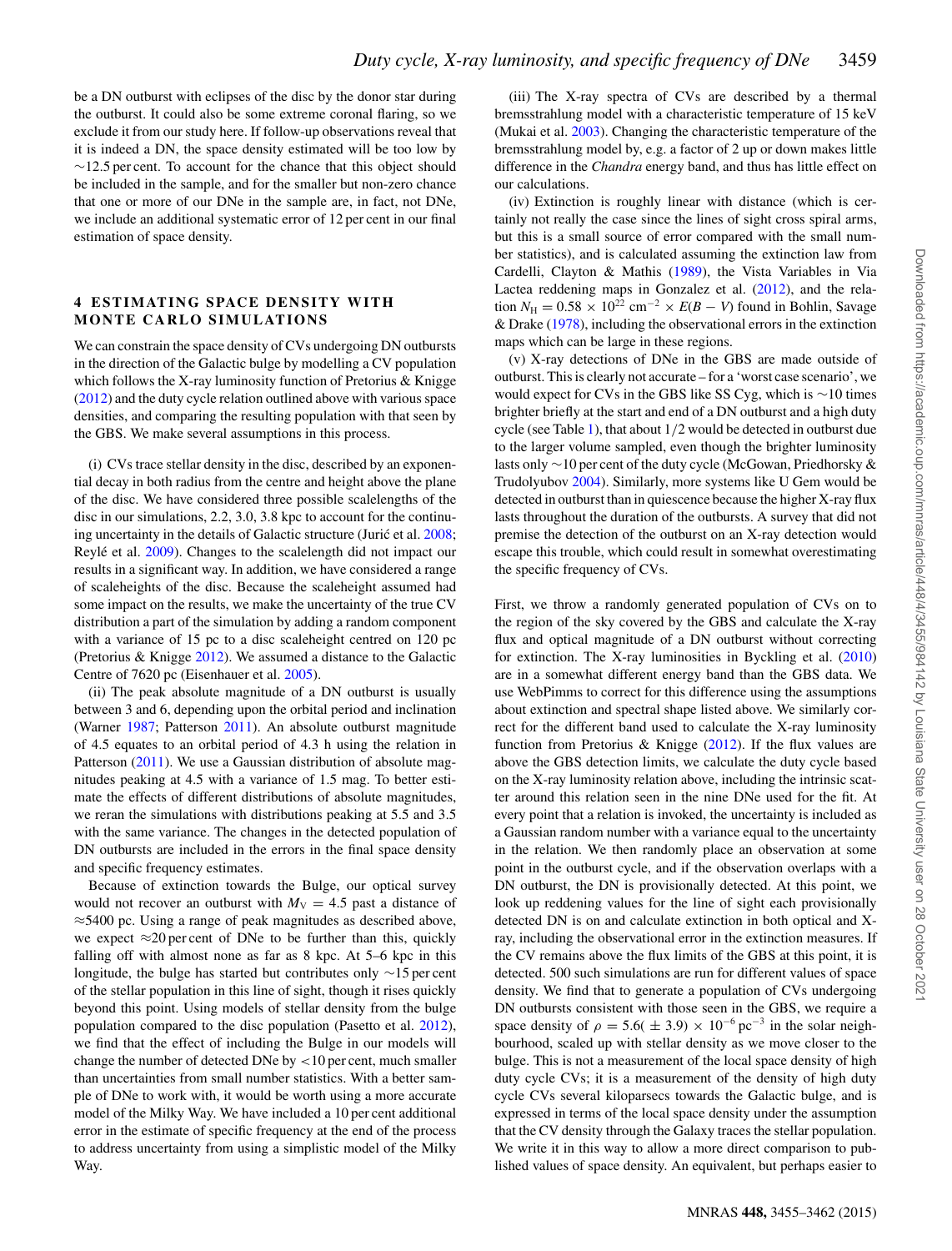<span id="page-7-0"></span>

**Figure 4.** Left: a histogram of the X-ray luminosities of the simulated population of DNe detected by the GBS using the relation between duty cycle and X-ray luminosity derived in Section 2.2. Systems below the break in the Byckling et al. [\(2010\)](#page-8-9) luminosity function are plotted in red with hatching at −45◦, while those above are in blue with hatching at  $+45°$ . 84.8 per cent of systems are above the break. The GBS sample of DNe, therefore, likely is composed primarily of systems of comparable luminosity to those used to fit the relation between duty cycle and X-ray luminosity. Also and importantly, the sample of DNe detected in the GBS is relatively insensitive to the precise shape of the luminosity function, with space density of X-ray luminous CVs playing the major role. This is a result of the short baseline of GBS observations (only 8 d); longer surveys such as Large Synoptic Survey Telescope (LSST) will detect non-magnetic CVs with much lower duty cycles, offering a window into the distribution of the X-ray faint CV population. Right: the simulated distribution of distances of detected DNe. The optical depth of the survey combined with the bright X-ray luminosities expected from the very fact of the outburst detection in such a short baseline results in a distribution that falls off after ∼6 kpc. The primary limit to how far we can detect DN outbursts is the optical brightness of the outburst compared to our survey depth.

visualize, way of writing it is to use the local stellar mass density, 0.085 M<sub> $\odot$ </sub> pc<sup>−3</sup> (McMillan [2011\)](#page-9-39), to state the average number of CVs per unit stellar mass in the parts of the Galactic disc being probed by the optical GBS survey,  $6.6 \pm 4.7 \times 10^{-5}$  M<sup>-1</sup><sub>O</sub>.

This measurement is dominated by the high end of the X-ray luminosity function, as lower luminosity CVs undergo DN outbursts less frequently and are correspondingly less likely to be observed, in addition to the smaller volume reached. In particular, in our simulations of the DN population in the GBS which best match GBS observations only 15.2 per cent of detected DN have X-ray luminosities below the  $L_X = 3 \times 10^{30} \text{ erg s}^{-1}$  completeness limit of Byckling et al. [\(2010\)](#page-8-9), as shown in Fig. [4,](#page-7-0) which would correspond to roughly one of the eight detected DN outbursts in the GBS. As such, the exact shape of the assumed luminosity function at low to moderate luminosities has little effect on the resulting population, and the primary uncertainty comes ultimately from the small number of systems involved at both ends of the simulation. For example, using the luminosity function from Byckling et al. [\(2010\)](#page-8-9) instead does not have a significant impact on the resulting specific frequency. We also have very little in the way of a lever arm to constrain the relative size of the X-ray faint DN population to the X-ray bright DN population. The space density we measure is a factor of 2 higher than, but is still consistent with, the measurement of local long-period DN in Pretorius & Knigge [\(2012\)](#page-9-13),  $2.1^{+3.5}_{-1.3} \times 10^{-6}$  pc<sup>-3</sup>.

#### **5 DISCUSSION**

Studies of the space density of CVs have concentrated on the local population, so that the changing density of the stellar environment as one moves outwards radially in the disc is unimportant and generally not considered. In the GBS, however, we likely observe CVs undergoing DN outbursts out to 4–5 kpc. The radial and vertical exponential decay of the stellar density is therefore very important in our estimate of space density in this line of sight. GBS

fields are also particularly close to the plane compared to other measures of space density of CVs which have tried to avoid extinction as much as possible by looking out of the plane of the Milky Way. The concept of a single 'space density' for CVs is one that only makes sense in an extremely local environment where the density is relatively uniform, and is only a useful concept for the population at large in terms of a scale factor to the stellar density.

While the non-uniform structure of the Galaxy is taken into account when calculating the space density of CVs, a more straightforward and ultimately more useful concept may be the specific frequency of CVs, which offers a more direct comparison to population models throughout different regions of the galaxy than the solar environment. The optical photometric follow-up to the GBS (Britt et al. [2014\)](#page-8-6) reached a depth of  $r' = 23$ . The optical depth of the survey combined with the bright X-ray luminosities expected from the very fact of the outburst detection in such a short baseline results in the distribution shown in the right-hand panel of Fig. [4.](#page-7-0) This work is therefore a probe of the density of non-magnetic CVs at distances from Earth much greater than any previous survey. Comparing our result to the local space density of long-period CVs reached in Pretorius & Knigge [\(2012\)](#page-9-13), there is some hint at a higher specific frequency of CVs as one moves in towards the centre of the Galaxy; this is not yet a statistically significant effect, but we have a small number of DNe with which to work and make no attempt to factor in the distances of DNe in the GBS as a result. There is both a theoretical and observational basis to expect a change in specific frequency in different Galactic environments. Kundu, Maccarone & Zepf [\(2002\)](#page-9-40) show that an increase in the metallicity of Globular Clusters results in an increase in the specific frequency of LMXBs in those clusters. A possible reason for the increase is that donor stars with low metallicities do not develop convective zones at the same stellar mass, and so do not make contact until shorter orbital periods have been reached through other means of angular momentum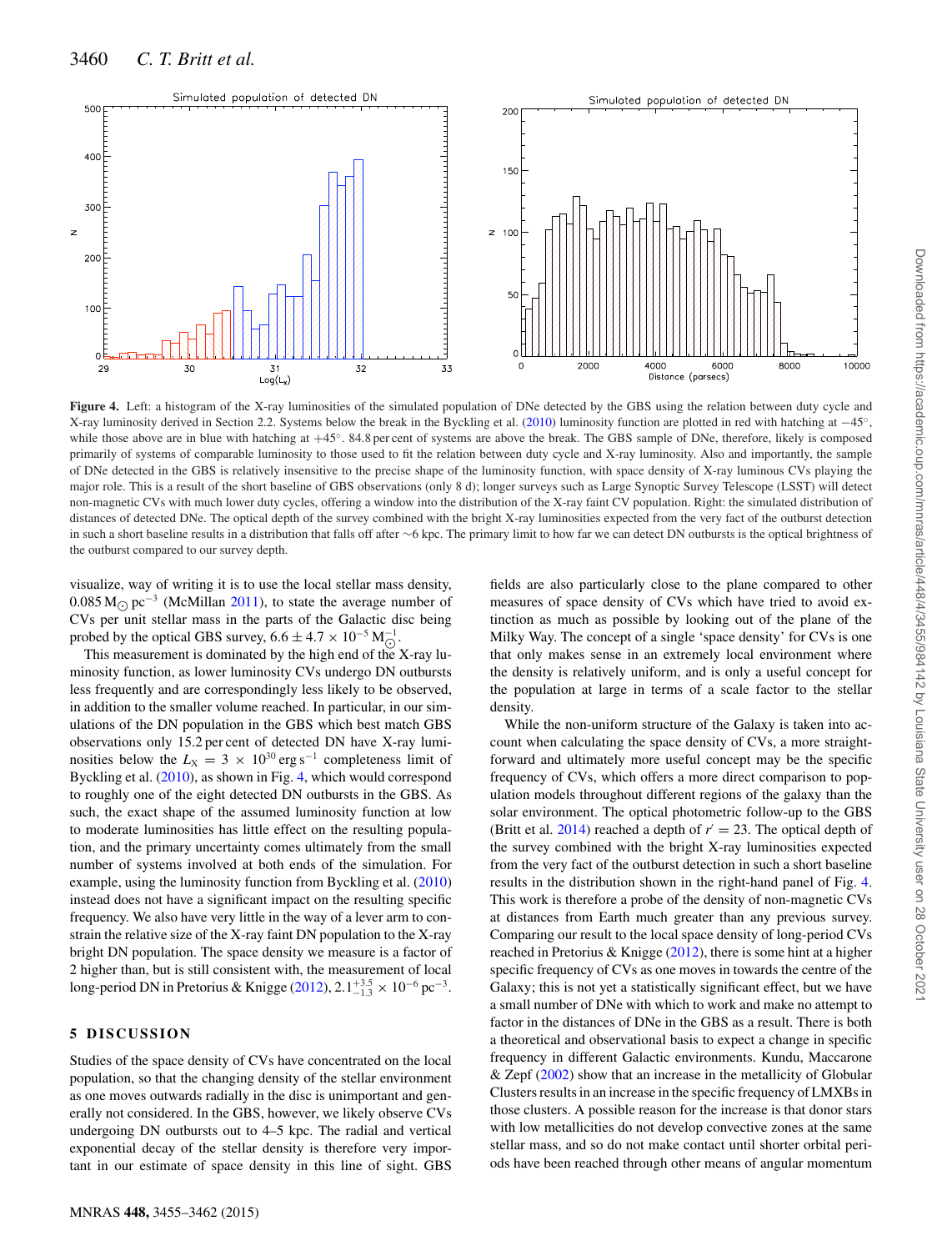loss such as magnetic braking (Ivanova et al. [2006\)](#page-9-41). We consider it likely, therefore, that the specific frequency of CVs should increase towards the Galactic bulge as the metallicity increases, though these data are insufficient to show it.

This work is severely limited by the small number of DNe available for the analysis in both the high-luminosity Byckling sample and in the sample of DNe outbursts detected in the GBS in both optical and X-ray wavelengths. Though the DNe in the GBS sample are all detected in the X-ray, this method is primarily based on DN outburst detection, using the X-ray luminosity function and the connection between X-ray luminosity and duty cycle to connect to a predicted outburst rate. Our agreement with other space density estimates for DNe is a step forward for DN outburst detection methods, as other DN outburst surveys such as Cieslinski et al. [\(2003\)](#page-8-3) are in disagreement with other methods. Our result does not resolve any apparent tension between empirical and theoretical estimates of CV space density discussed in Section 1, as it agrees well with the majority of other empirical methods.

LSST will offer a much better sampling of DNe systems. LSST will routinely go deeper in all parts of the sky, with frequent sampling and a long baseline that guarantees the detection of thousands of DN outbursts, including those with low duty cycles. Indeed, some large survey work revealing hundreds of new DNe outbursts is already forthcoming (e.g. Drake et al. [2014\)](#page-8-17). Through this work, using large survey data to measure the frequency and brightness of outbursts for thousands of systems can yield an estimate of the relative proportion of CVs over all parts of the sky. Given the consistency of the optical brightness of DN outbursts (Patterson [2011\)](#page-9-35), maps in three dimensions to distances of a few kpc could be made with no observations beyond what LSST is going to take anyway. A similar analysis with Pan-STARRS is complicated by the observing cadence on a similar or longer time-scale than the duration of many DNe outbursts, many of which may only last a matter of days.

The primary uncertainty of our estimate here comes from the small number of systems used, both to establish a quantitative relationship between duty cycle and X-ray luminosity and to match a synthetic population to our eight DNe in the GBS optical campaign of Britt et al. [\(2014\)](#page-8-6). The former is difficult to improve at present, as the number of X-ray luminous CVs for which highly accurate distances can be measured is small. However, the *GAIA* mission will undoubtedly improve this situation dramatically in several years' time, roughly concurrently with results from LSST (Barstow et al. [2014\)](#page-8-18).

Neither the DN duty cycle nor the X-ray luminosity in quiescence are entirely reliable tracers of the secular mass accretion rate of the system (for which  $\dot{M}_1 = -M_2$  in conservative mass transfer), as CVs at the same orbital period can exist in states of greatly differing mass transfer rates (e.g. the nova-like below the period gap, BK Lyn; Zellem et al. [2009\)](#page-9-42). Büning & Ritter ([2004\)](#page-8-19) suggest that this difference could be due to feedback cycles from irradiation driven mass transfer on the scale of  $10^{4-5}$  yr, but regardless of the mechanism, the disparate instantaneous mass transfer and accretion rates at equal orbital period is an observational fact. Patterson et al. [\(2013\)](#page-9-43) found that BK Lyn is transitioning to lower mass transfer rates, moving from a nova-like CV to a Z Cam-like state that alternates between a high and a low state, perhaps 'calming down' after an historical nova in AD 101 quickly altered the equilibrium of the system. Z Cam itself could be in a similar transitional period after a nova eruption (Shara et al. [2007\)](#page-9-44). If these periods of high mass transfer only last a few thousand years after a nova, then the majority of systems should have a strong relationship between mass transfer rate and orbital period. Patterson [\(2011\)](#page-9-35) found that

the recurrence time of DNe below the period gap was strongly a function of mass ratio, with  $T_{\text{rec}} = 318(\pm 30) d (q/0.15)^{-2.63 \pm 0.17}$ . The mass ratio also determines the Roche geometry  $\frac{R_L}{a}$  and is strongly related to the WD temperature, itself a function of WD mass and accretion rate (see fig. 10 of Patterson [2011\)](#page-9-35). There is no theoretical prediction of the quiescent instantaneous accretion rate  $(M<sub>1</sub>)$  based on system parameters, though these observational signatures are suggestive. Our result may therefore be unsurprising to the community, but is the first quantitative relationship between the duty cycle and X-ray luminosity, and so directly links the average mass transfer rate to the instantaneous accretion rate in quiescence. There is a strong selection effect on orbital period in our sample, as well, since long-period systems have more massive donor stars (Frank, King & Raine [2002\)](#page-8-20) and there is a maximum WD mass. Above the period gap, the mass ratio *q* must be higher than  $q \approx 0.25$ , and will have relatively short recurrence times. Long-period systems will therefore be significantly overrepresented in a sample of X-ray luminous, high duty cycle DNe such as those in the GBS, though short-period systems are also sure to be present.

#### **ACKNOWLEDGEMENTS**

COH is supported by NSERC, an Ingenuity New Faculty Award, and an Alexander von Humboldt Fellowship. This research has made use of NASA's Astrophysics Data System Bibliographic Services and of SAOImage DS9, developed by Smithsonian Astrophysical Observatory. We acknowledge with thanks the variable star observations from the AAVSO International Database contributed by observers worldwide and used in this research. We thank the referee, Koji Mukai, for his insightful comments improving the interpretation of this work.

#### **REFERENCES**

- <span id="page-8-2"></span>Aungwerojwit A. et al., 2006, A&A, 455, 659
- <span id="page-8-18"></span>Barstow M. A. et al., 2014, preprint [\(arXiv:1407.6163\)](http://arxiv.org/abs/1407.6163)
- <span id="page-8-0"></span>Baskill D. S., Wheatley P. J., Osborne J. P., 2001, MNRAS, 328, 71
- <span id="page-8-16"></span>Bohlin R. C., Savage B. D., Drake J. F., 1978, ApJ, 224, 132
- <span id="page-8-4"></span>Britt C. T. et al., 2013, ApJ, 769, 120
- <span id="page-8-6"></span>Britt C. T. et al., 2014, ApJS, 214, 10
- <span id="page-8-19"></span>Buning A., Ritter H., 2004, A&A, 423, 281 ¨
- <span id="page-8-9"></span>Byckling K., Mukai K., Thorstensen J. R., Osborne J. P., 2010, MNRAS, 408, 2298
- <span id="page-8-14"></span>Cardelli J. A., Clayton G. C., Mathis J. S., 1989, ApJ, 345, 245
- <span id="page-8-3"></span>Cieslinski D., Diaz M. P., Mennickent R. E., Pietrzyński G., 2003, PASP, 115, 193
- <span id="page-8-1"></span>de Kool M., 1992, A&A, 261, 188
- <span id="page-8-17"></span>Drake A. J. et al., 2014, MNRAS, 441, 1186
- <span id="page-8-13"></span>Eisenhauer F. et al., 2005, ApJ, 628, 246
- <span id="page-8-20"></span>Frank J., King A., Raine D. J., 2002, Accretion Power in Astrophysics, 3rd edn. Cambridge Univ. Press, Cambridge
- <span id="page-8-15"></span>Gonzalez O. A., Rejkuba M., Zoccali M., Valenti E., Minniti D., Schultheis M., Tobar R., Chen B., 2012, A&A, 543, A13
- <span id="page-8-7"></span>Greiss S., Steeghs D. T. H., Jonker P. G., Torres M. A. P., Maccarone T. J., Hynes R. I., Britt C. T., 2014, MNRAS, 438, 2839
- <span id="page-8-12"></span>Hamilton R. T., Urban J. A., Sion E. M., Riedel A. R., Voyer E. N., Marcy J. T., Lakatos S. L., 2007, ApJ, 667, 1139
- <span id="page-8-10"></span>Harrison T. E., Johnson J. J., McArthur B. E., Benedict G. F., Szkody P., Howell S. B., Gelino D. M., 2004, AJ, 127, 460
- <span id="page-8-11"></span>Henden A. A., 2014, Observations from the AAVSO International Database. Available: <http://www.aavso.org>
- <span id="page-8-8"></span>Hynes R. I. et al., 2012, ApJ, 761, 162
- <span id="page-8-5"></span>Hynes R. I. et al., 2014, ApJ, 780, 11